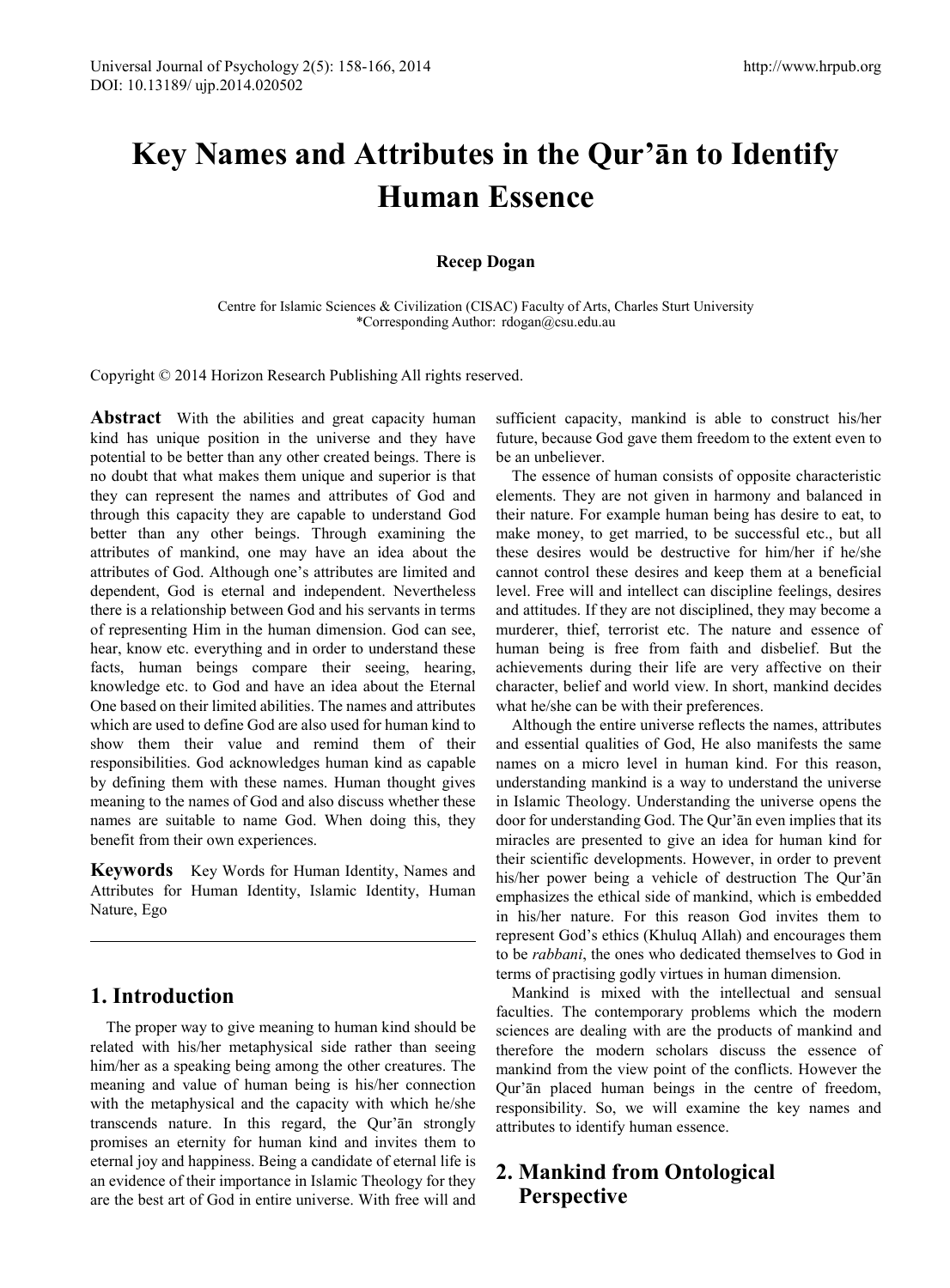#### **2.1. Insan**

In the Qur'ān the Arabic word *insan* is used in the form of "*ins, insan, nâs, enâsiy*" and the root word has the opposite meaning of hatred.<sup>[1](#page-7-0)</sup> These words also mean to percieve, to recognize, to feel and to be familiar.[2](#page-7-1) *Insan* is defined by the early scholars as 'a speaking being'.<sup>[3](#page-7-2)</sup> It is also defined as being 'the one who forgot his/her promise.'<sup>[4](#page-7-3)</sup> For Adam and his children the general name 'insan' is used in the Qur'ān. The basic and simple definition for mankind is that 'he/she is a speaking being'.<sup>[5](#page-7-4)</sup> Human kind is mentioned in the Qur'ān 234 times as '*nas*', 65 times as '*insan*', 18 times as '*ins*', one time as '*insi*' and '*enasi*.'[6](#page-7-5)

There is possibility of making errors and forgetting the responsibilities for human kind but still this shows the love and trust of God for them. Hence the total achievements are compared to their mistakes the result is positive and the value of mankind is greater. God blew from His own soul to man and created him in the best form. After that He ordered angels to prostrate before Adam to show their respect to the best art of God. God gave mankind free will from His will, knowledge from His knowledge, power from His power and many more attributes from His attributes. So they become the vicegerent of God in the earth to establish the justice and contribute the maturation of the world.

#### **2.2.** *Adam*

In the Qur'ān, the sub-categories of *insan* such as '*banī Adam*, *banun*, *bunayy*' are used.[7](#page-7-6) These words indicate the belonging of human for the children come to this world as descendants of Adam. These words also have meaning to dedicate oneself to something and working for it or to take care of someone's work on his behalf. $8$  Being a child of something conveys the meaning of addiction to such thing, loving it excessively and working for it. For example some people might be children of money or a certain location or position, title etc., for they are fond of such things.

Another word to define human is the Arabic word *adam* which refers the prototype of mankind and their essence. There is a dispute about the root word of *adam*; some believe that it is derived from *udma* which means tawniness or from *adama* which means type, example, or from *udm* meaning familiarity and harmony.<sup>[11](#page-7-10)</sup> The soil from which Adam was created is expressed as *adimat'ul ard*. Hence he was created from soil, he has dark skin, he is composed of different elements and therefore God named him as Adam.

When Adam was chosen as vicegerent he became entitled to contribute to the maturation of the world. So mankind has been building the world since their creation and giving their own colours in this construction. With their preferences they have caused things to exist and other things to perish. Although human being is free in his/her acts they are responsible from the consequences. God gives good tidings for those who act righteously and warns with punishment for the wrong doers. Indeed it is a great honour for mankind to be addressed by God and also to be responsible for providing justice in the earth on behalf of God. However every good thing contains some risks and being a human is very honourable but also very risky.

#### **2.3. Bashar**

Another key name that is used in the Qur'an to define mankind is the Arabic word *bashar,* which means 'skin.' This word conveys the meaning of man or woman either in singular or plural forms.<sup>[12](#page-8-0)</sup> This name is used in the metaphoric sense because the skin of mankind is visible for he/she does not have fur or fleece to cover it. So God mentioned one unique part of mankind but He meant the whole as this usage is one of the characteristics of Arabic  $\frac{13}{2}$  $\frac{13}{2}$  $\frac{13}{2}$ grammar.

The science of anthropology, which studies human beings, [14](#page-8-2) consists of two words; *anthropos* (human) and *logos* (theory). This science investigates the root of mankind and where and how they came to the earth, the races, their conducts and everything related to humans.<sup>[15](#page-8-3)</sup> The Qur'ān clearly explains how human kind was created and it also explains their goals, responsibilities and the consequences of their actions:

And (remember) when your Lord said to the angels: "I am creating a mortal from dried, sounding clay, from moulded dark mud. When I have fashioned him in due proportions and breathed into him out of My Spirit, then fall down prostrating before him (as a token of respect for him and his superiority)." So the angels prostrated themselves, all of them together, But Iblis did not; he refused to be among those who prostrated themselves.<sup>[16](#page-8-4)</sup>

We created humankind (in the very beginning) from a specially sifted extract of clay. Then We have made it into a fertilized ovum in a safe lodging. Then We have created of the fertilized ovum a clot clinging (to the womb wall), and (afterwards in sequence) We have created of the clinging clot a (chew of) lump, and We have created of (a chew of) lump bones, and We have clothed the bones in flesh. Then We have caused it to grow into another creation. So Blessed and Supreme is God, the Creator Who creates everything in the best and most appropriate form and has the ultimate rank of creativity.

He Who makes excellent everything that He creates; and He originated the creation of humankind from clay. Then He made his reproduction dependent upon an extraction of humble fluid. Then He fashioned him in due proportions, and breathed into him out of His Spirit; and He appointed for you (the faculty of) hearing, and eyes, and hearts (for understanding, feeling and insight). Scarcely do you give thanks!<sup>[18](#page-8-6)</sup>

Wherever the Qur'ān used the name '*bashar*' it always meant the outer side of mankind, their appearance and physical body. Although humans might be similar in appearance but they are very different in terms of intellect,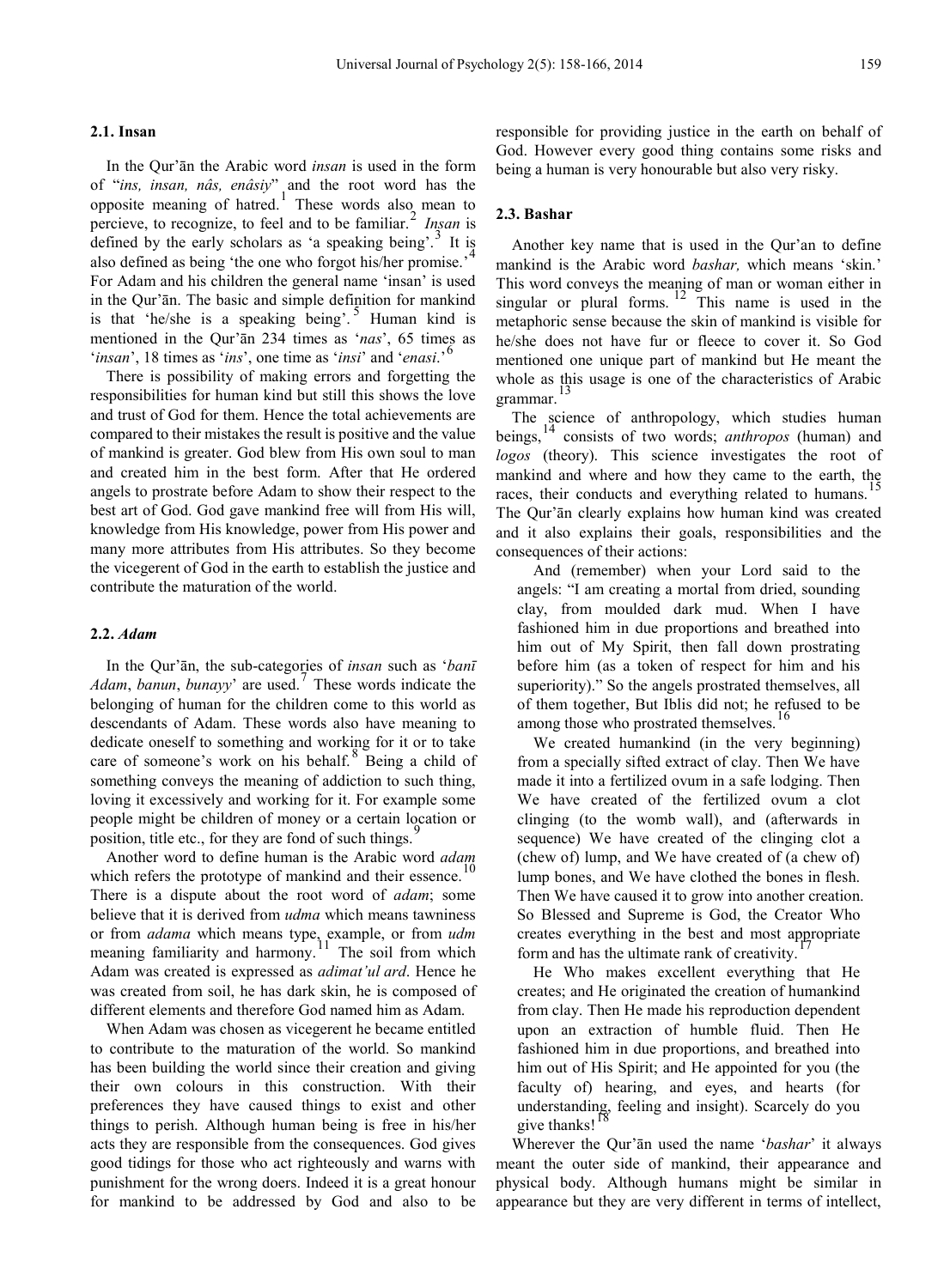free will and characters. When we study the stories of the previous prophets in the Qur'ān we see that the Prophets were denied because of their physical body or social statues in their communities. For the unbelievers the prophets should be different than human, maybe they should be angles. Indeed this is the greatest offense towards human dignity and their value, because they did not believe that human kind could receive revelation from God and guide one another. They searched the salvation for human beings outside of them. This is a clear indication that such people are not aware of their capacity, value and position in the universe. On the opposite side the Qur'ān recognizes human being as capable and therefore God gave them the trust:

We offered the Trust to the heavens, and the earth, and the mountains, but they shrank from bearing it, and were afraid of it (fearful of being unable to fulfil its responsibility), but human has undertaken it ...

This verse is interpreted by the well-known Turkish scholar Said Nursi as follows:

Human selfhood is one aspect of the Trust which the heavens, the earth and the mountains shrank from bearing. Selfhood is the key to the Divine Names, which are hidden treasures. Being a mystery and a wonderful talisman, it also is the key to creation's mystery. When its essence is known, its mystery is resolved, and that, in turn, discloses creation's mystery and the Necessary Existence's treasuries. The key to creation is in our hand and attached to our selfhood. The doors to creation seem to be open, but in fact are closed. The All-Mighty has entrusted us with a key (Ego or Selfhood) that will open creation's doors and reveal the hidden treasures of the Creator of the universe. However, Selfhood itself is a difficult mystery and an enigma, but if its true nature and purpose are known, both itself and creation's mystery will be solved. The All-Wise Maker has entrusted each human being with selfhood having clues and samples to urge and enable him or her to recognize the truths about His Lordship's attributes and essential characteristics. Selfhood is the measure or means of comparison that makes the attributes of Lordship and characteristics of Divinity known. A measure or means of comparison does not have to have actual existence, for its posited or supposed existence can serve as a measure, just like hypothetical lines in geometry. An absolute and all-encompassing entity has no limits or terms and therefore cannot be shaped or formed; neither can it be determined in such a way that its essential nature can be comprehended. The Divine Attributes and Names (e.g., Knowledge, Power, Wisdom, and Compassion) cannot be determined, for they are all-encompassing and have no limits or like. Thus what they essentially are cannot be known or perceived. A hypothetical boundary is needed for them to become known. In our case, this hypothetical boundary is our selfhood. It imagines within itself a

fictitious lordship, power, and knowledge, and so posits a bounding line, hypothesizes a limit to the all-encompassing Divine Attributes, and says: "This is mine, and the rest is His." Selfhood thus makes a division. By means of the miniature measures it contains, Selfhood slowly comes to understand the true nature of the Divine Attributes and Names. For example, through this imagined lordship in its own sphere, Selfhood can understand the Lordship of the Creator in the universe. By means of its own apparent ownership, it can understand the real Ownership of its Creator, saying: "As I am the owner of this house, the Creator is the Owner of this universe." Through its partial knowledge, Selfhood comes to understand His Absolute Knowledge. Through its defective, acquired art, it can intuit the All-Majestic Maker's matchless, original Art. He analogizes that I built and arranged this house, so there must be One Who made and arranged this universe".

### **2.4. Nafs**

*Nafs* literally means soul, life, spirit, the essence of life, breath, being, essence, man/woman, person, fancy, blood and carnal desires.<sup>[21](#page-8-8)</sup> In the Qur'an, *nafs* might be used in the meaning of the soul or the essence of something. According to the Muslim scholar al-Jurjani *nafs* has three types of relationship with the body. First, it is consists of life, sense, action and free will. Second, *nafs* gives biological life to the body, this *nafs* cuts off its relationship with the body in the moment of death. Third, there is a *nafs* that is the source of all kinds of bad actions; *nafs ammara* (evil commanding self), this *nafs* can be disciplined with good education and reach tranquillity (*nafs mutmainna*).[23](#page-8-8) In the Qur'ān sometimes the inner dimension of mankind is expressed and some other times their outer sides. The following verse in the Qur'ān explains the essence of human *nafs*:

The human selfhood and that (All-Knowing, All-Powerful, and All-Wise One) Who has formed it to perfection; and Who has inspired it with the conscience of what is wrong and bad for it and what is right and good for it.<sup>[24](#page-8-8)</sup>

Here, the essential parts in human nature or in human selfhood are mentioned. The innate feeling of justice, belief, curiosity, and so on come by birth and mankind has no part in achieving them. These values or essences exist independently as they do not require human existence to exist. These values get their existence from God, because their source is the attributes of God. With these essential values mankind has a feeling and insight for what is good and what is bad without a further need for reasoning.

The concept of *nafs* (selfhood) refers to human identity or to their essence. *Nafs* has negative and positive faculties and its happiness is about which one of them would prevail in the identity. Each side of *nafs* (positive and negative) has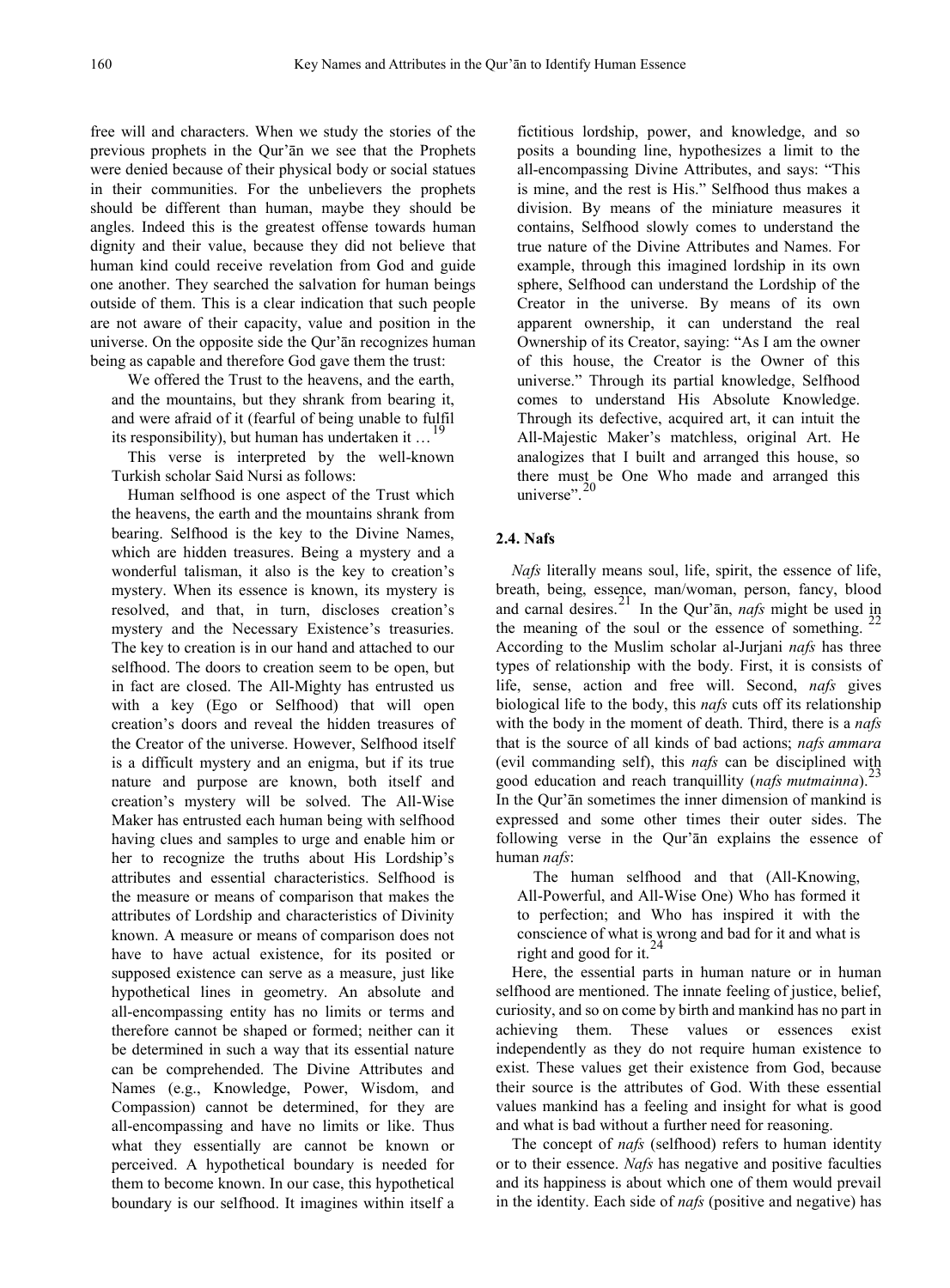its own capacity and power. Carnal desires or the animal side of *nafs,* has capacity to perceive and motivate. The motivating faculty is connected to desires, lust and the angriness of mankind.<sup>[25](#page-8-8)</sup> The perceiving capacity is related to the external world and it constitutes the five senses. Besides these five external senses there are also five internal senses which understand, separate or complete the meanings of the images that come through external senses and memorize these meanings and comprehend their content with logical reasoning.<sup>[26](#page-8-8)</sup> The reality of human being includes both the positive and negative sides together and epistemology occurs in this nature.

*Nafs* has a critical function in the development of human character; it is like a mainspring allowing them to rise from being only potentially human to true humanity. It continuously keeps human beings busy, without allowing them to have rest, and continuously sharpens the resolution of people to struggle against its negative characteristics.<sup>26</sup> The Muslim philosopher Kindī views *nafs* as pure and honourable element:

Nafs is honourable and effective; its value is great. Its honour comes from its Creator as the light of sun comes from the sun directly. Even though nafs has some negative faculties but still its essence is free from material. It is spiritual and holy. Sometimes negative feelings may urge human being to do bad things but nafs prevents them like a cavalry who controls a wild horse with leash.[29](#page-8-8)

### **2.5. Nasl**

*Nasl* literally means to leave something and be separated. $30$  When the hair of a camel is separated from its skin this is expressed with the word '*nasl*' and also when a person takes off his/her shorts this is expressed with the same word. $31$  In the Qur'an, this word is used to express the continuity of human progeny.<sup>[32](#page-8-8)</sup> Human generations come successively one after another and they come to existence following cause and effect principle (marriage in this case) to contribute the maturation of the world with the abilities which God gave them. The previous generation is not only the cause of the later one but also it has great effect on them in terms of culture, intellect and thought.

Each generation is responsible on its own according to the Qur'ān. They will not be questioned because of the mistakes of other generations in the Judgment Day. As individuals the societies are responsible from their own duties in their time. Exercising the human intellect more and advancing in civilization is the common responsibility of each generation. Although benefitting from the previous experiences is encouraged in Islam but following the ancestors blindly is prohibited, because this is against the human dignity and capacity.

### **2.6. Zurriyyah**

This word is derived from the Arabic root words 'z-r-w'. The Arabic word 'zirwa', which is derived from the same

root, is the top of something and also the hump of a camel.<sup>[33](#page-8-8)</sup> Human kind is the top amongst the creation chain. This word could be used in singular or plural forms in the Qur'ān and mostly it refers to the new generations.

Everything in this universe moves to be perfect. Human kind is created late in the line of creation and therefore they are the most perfect comparing to the previous species. But still the perfection for them is not complete yet; rather there are many levels that need to be completed to reach the final perfection. God gave human kind many abilities and capacities to reach higher levels in perfection. If they utilize their potential in the most effective way they will actualize their perfectness, otherwise it would remain as potential. Mankind is destined to progress continuously in terms of intellect and knowledge. Although their lifetime has limits their abilities are limitless. This capacity and potential naturally cannot reach their peak in one life time. The maturation of human beings needed a large amount of time to actualize their target, and therefore one generation follows another to complete it. Each generation uses their intellect and increase their knowledge further and further. With human progeny the mission of maturation is continued without being interrupted. New generations benefit from the experiences of the past ones and they actualize their capacity more and more.

# **3. Human from Epistemological Perspective**

#### **3.1. '***Aql*

The Arabic word 'aql means to prevent<sub>s</sub> to capture, to prohibit, to hold on to something and to tie.<sup>[35](#page-8-8)</sup> In old Arabic custom the word *'āqila,* which is derived from same root, was used. It is a concept to define a penal law that is when a person kills another he/she has to give a hundred camels as blood money. He/she brings the camels to the murdered yards and tie theirs ropes in there.<sup>[36](#page-8-8)</sup> *Aql* also is used in the meaning of intellect as a concept of philosophy and logic. In this regard it is defined as a capacity which comprehends the reality of the things or their inner dimensions. It is not tangible but has an effect on physical objects. It can produce abstract concepts from the nature and also build a relationship between them and create new concepts, theories and analogies etc.<sup>3</sup>

We offered the Trust to the heavens, and the earth, and the mountains, but they shrank from bearing it, and were afraid of it (fearful of being unable to fulfil its responsibility), but human has undertaken it. He is indeed prone to doing great wrong and misjudging, and acting out of sheer ignorance.

The prominent Muslim scholar Isfahānī interpreted the trust in this verse as *'aql* (intellect).[39](#page-8-8) The heavens, the earth and the mountains shrank from bearing it, because they were not capable of it, but mankind has undertaken this trust for he/she is the only creature who could fulfil this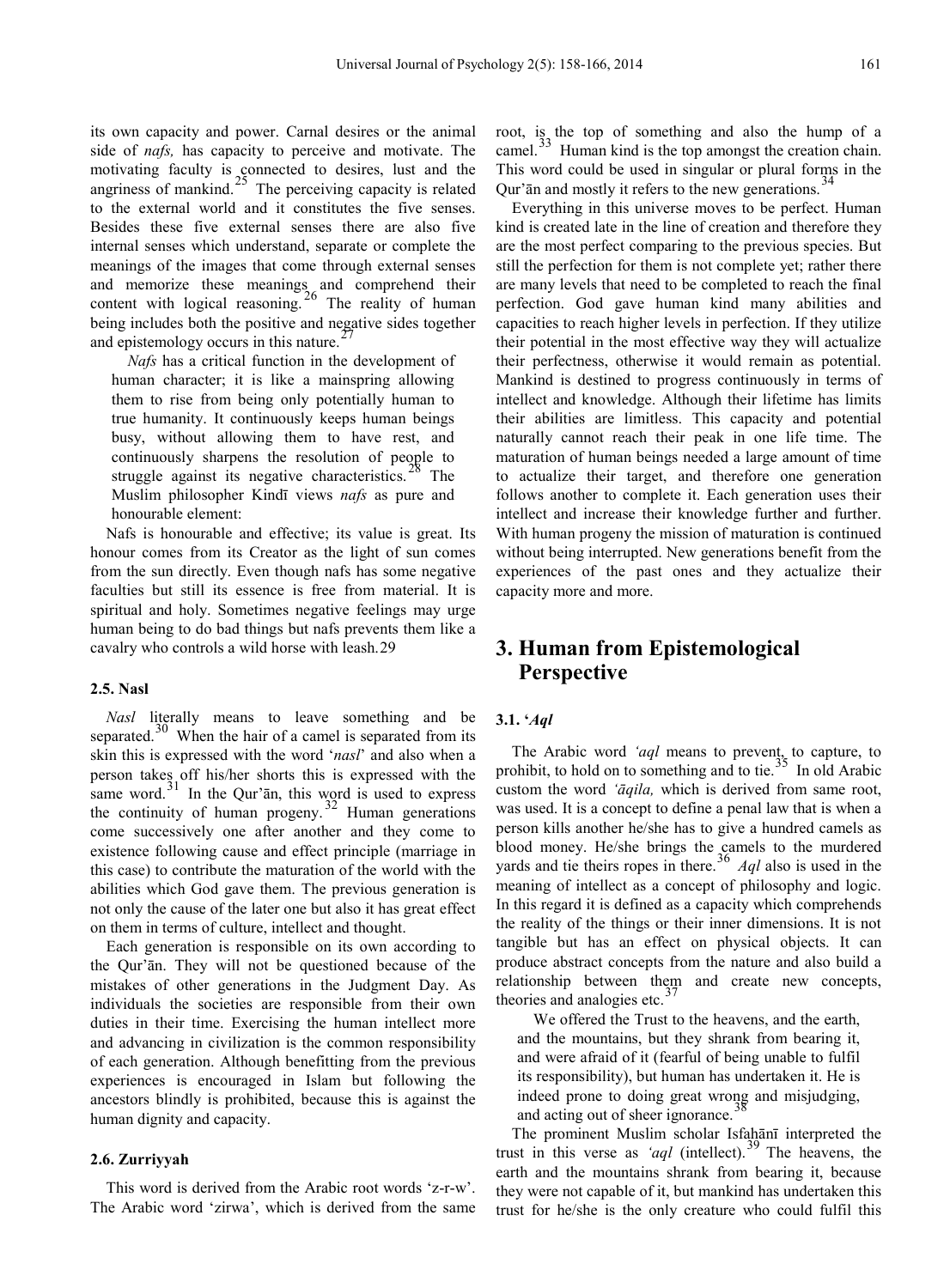mission. '*Aql'* is a human capacity which gets new knowledge or checks the accuracy of existed one, therefore the beneficial knowledge is also named as *'aql'* (intellect). There are many verses (more than 1 000) in the Qur'ān that invite human beings to use their intellect to comprehend the truth and find the ultimate reality. Indeed, the Qur'ān itself is a word of God for human kind to be understood and without intellect it cannot be known. Although *aql* pre-existed in the nature of mankind but it is as potential and needs to be progressed. The maturation of human intellect can be done through education and experiences. With the intellect, mankind became the addressee of God. Once the Prophet Muhammad said; "God did not create more beloved thing to Him than intellect  $(\text{`aql})$ ".<sup>[40](#page-8-8)</sup> With intellect human kind got a very unique position at the side of God.

### **3.2. 'Ālim**

*'Ālim* is derived from *'ilm* (knowledge), which means comprehending the reality of something. *Ālim* is a scholar who has knowledge and knows the reality of something. In Islamic Theology *'ilm* (knowledge) is divided into two categories; a) understanding the essence of something, b) judging something based on certain knowledge. Knowledge is also categorised into two as practical and theorical. Getting information about the creation is an example for theorical knowledge and worshipping the One who created this universe is an example for practical knowledge. In order to have a better view about the word *Ālim* it is good to know other derivations as well. The Arabic word '*i'lam*' which is derived from same root means to inform something fast and '*ta'lim*' means to repeat the knowledge many times to memorize it. [42](#page-8-8) *Ta'lim* also conveys the meaning to visualize the concept in mind.

*'Ilm* (knowledge) is used in the Qur'ān 380 times as noun, verb and adjective. This word is also used in the Qur'ān as a name and an attribute of God. *'Ilm* (knowledge) is the most comprehensive attribute of God and humankind is most capable to understand it with the ability of knowledge. There are many levels in knowledge and God has absolute knowledge of everything. Each person is different in knowledge and there is always someone who knows better. It is a great honour for humankind to be named with one the attributes of God.

Each verse in the Qur'ān is named as *ayah* (sign) and they are the bases of knowledge. God encourages humankind to investigate those signs and discovers the realities behind them. Indeed the main mission of mankind in Islam is to understand God in a real sense through examining His signs in the universe and believing in Him based on knowledge. They witness the art of God in the nature and try to discover His attributes through His creation. God imprinted curiosity in human nature and therefore they are inclined to search, investigate and discover the things. When they discover the beauty they admire it and thorough knowledge they gain sovereignty over the nature.

The word *Ālim* consists of three parts; first the one who knows or gets knowledge (scholar); second knowledge; and third the subject which the knowledge operates on. Humankind is the subject of God's knowledge and also the ones who try to understand the knowledge of God. He/she is the most capable being who could recognize the eternal knowledge of God and appreciate it. If God did not create mankind His knowledge would not be fully understood and consequently could not be appreciated. At least, human being knows that God knows everything by comparing his knowledge to the knowledge of God.

With mankind, many arts of God in the nature and the knowledge in them became knowable and praised. God was a hidden treasury and He wanted to be known and therefore He created human beings. Knowing God is only possible by knowing Him through His attributes and names, because it is impossible to know His essence for nothing is similar/equal/resemble to Him. Since mankind represents the names and attributes of God in human dimension, knowing God is possible through knowing human kind.

In knowledge, there is a pleasure in its own. Knowledge brings sovereignty over the nature. Humans have passion to know things and control them. With the power of knowledge mankind has a chance to conquer the entire universe. However it takes time and it requires a great amount of work. Through knowing unknown things he/she gets to know God more and more.

### **3.3. Ḫ***akīm*

Ḫ*akīm* literally means the wise and sage-like and it is derived from *fikmah*. *Hikmah* means to know the causes that prevent harm and provide benefit.<sup>[43](#page-8-8)</sup> It also means to know the things as they are, to have the knowledge of reality, to judge justly and to speak the truth.<sup>[44](#page-8-8)</sup>  $t$ *ikmah* (wisdom) is the objective to linear the essence and nurmose of things  $\frac{45}{2}$  $\frac{45}{2}$  $\frac{45}{2}$ the ability to know the essence and purpose of things. Wisdom starts with human thought and it can be achieved with an intellect purified from all kind of obstacles.<sup>[46](#page-8-8)</sup> Intellect is the condition of wisdom ( $\eta$ ikmah) and human thought is its beginning.

Ḫ*ikmah* (wisdom) is used in different forms in the Qur'ān to define God's acts and it is also used as an attribute of some people. The holy Qur'ān is also defined as ḫ*ikmah bālighah* (clear wisdom).[47](#page-8-8) If ḫ*ikmah* is used for God and his acts, this word coveys the meaning that He creates everything according to certain wisdom and purpose, His creation is based on knowledge and laws. God has a relationship with His creations according to wisdom. This implies that human kind should follow the same pattern in their relationships with themselves or with others. The root word of *hikmah* has the meaning of sovereignty over the things by making them better with some regulations, laws and authority. Doing something on wisdom implies doing them in gradual perfection. Indeed everything in the universe is destined to move to be better and to complete their mission by utilizing their capacity to the latest stage. In Islamic Theology, the creation of the universe is not complete yet, rather it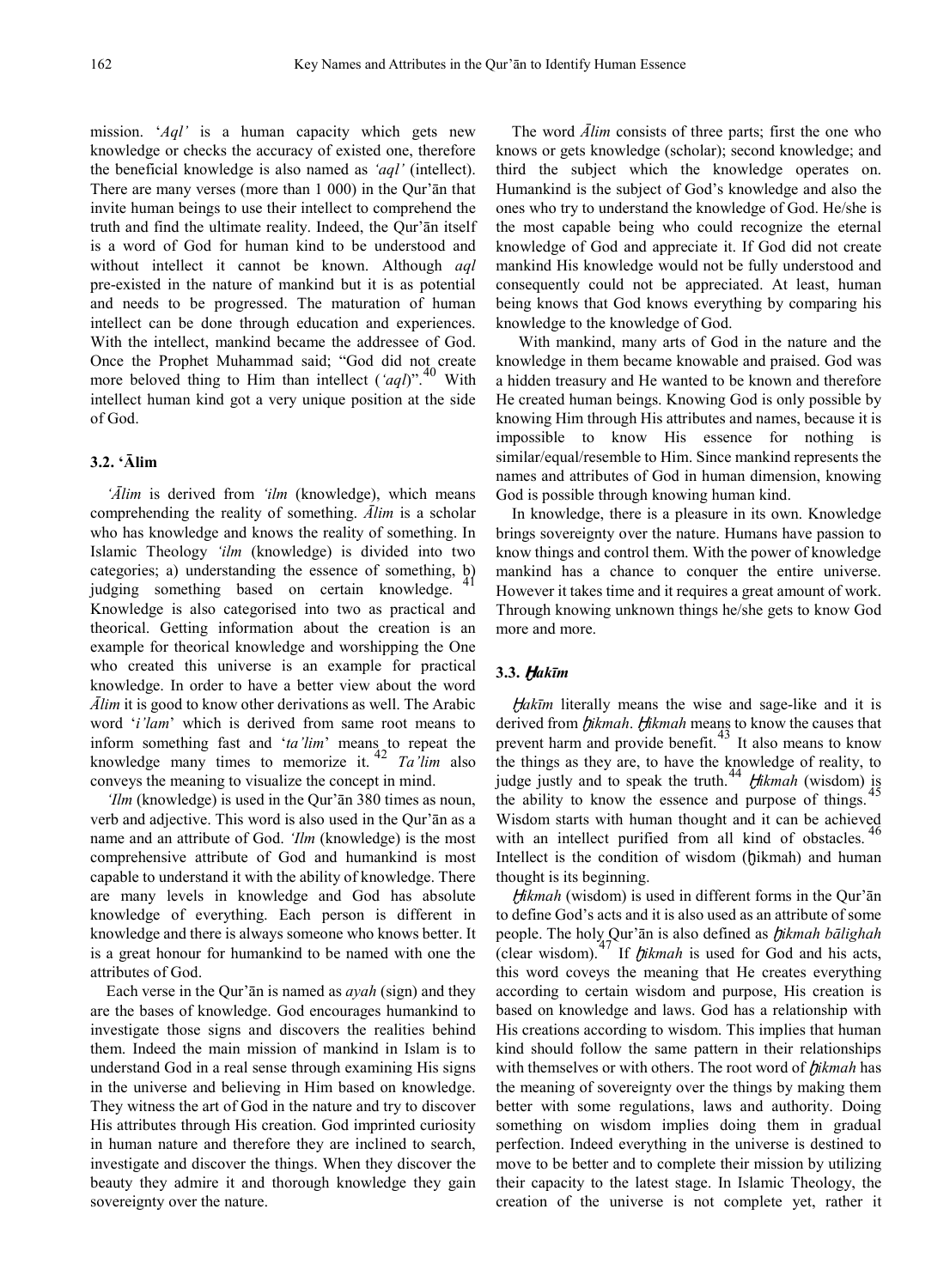continues and this fact supports the idea of gradual perfection.

To discover the wisdom in something also means to discover the benefit in them. God hides much wisdom in nature and encourages humankind to discover them by using their intellect. In order to use the nature in beneficial ways humans should discover the essence of the matters and determine the benefit in them. This study will enable them to judge justly over the things and adopt the harmony, which is set by God. There is always cause and effect relationship in ḫ*ikmah* (wisdom). To answer the questions why for each things is part of wisdom. In other words, ḫ*ikmah* is establishing the healthy connection between the result and cause and being able to come from one to another. There is the meaning of doing something with great caution and consideration in wisdom. Finding the exact truth in words and actions, practising what is known as truth, achieving the definite knowledge and understanding the truth in the essence of the beings are other meanings of ḫ*ikmah* (wisdom).

Comprehending the commands of God as religious and natural law within the cause and effect relationship concept and then applying this understanding through ijtihad (Juristic opinion) and other sciences into life is also wisdom (ḫikmah). All kind of problems regarding individual, family, social, administrative, environmental etc. can be solved with this perspective; otherwise every solution attempted would cause other problems. Man is supposed to put everything to the places that they belong to, giving everything its due right and purifying his actions from all kind of wrong doings. This mission can be accomplished with wisdom and man can carry out this duty by representing God's names and attributes in human dimension. In other words, man should remove his ignorance with knowledge, his wrongdoing with justice, his immorality with ethical conducts.

In conclusion, God called human beings with His own names and attributes to remind them their value and also responsibility. Some of these names are explained as example but also there are other key names and attributes such as *shahid* (witness)<sup>[49](#page-8-8)</sup>, *al-albāb* (plural of lubb which mean intellect)<sup>[50](#page-8-8)</sup>, *basīr* (the one who sees), *sami'* (the one who hears), *khabīr* (the one who knows well), *hafīdh* (the one who protects and also saves) they also define human beings from a epistemological perspective.  $51$  These words are used as attributes of God but also as attributes of human beings in the Qur'ān. This fact indicates that because of the great responsibility of mankind, God endowed them great capacity to the extent that they can represent God's names and attributes in human dimension to fulfil their mission.

# **4. The Value of Human Kind**

### **4.1. Wajīh**

The Arabic word *wajīh* is derived from *wajh,* which means face. Face is the most honourable parts of the human body.

People greet each other with their face. Sometimes face is used metaphorically in the Qur'ān as valuable human being.<sup>[52](#page-8-8)</sup> When the Arabic dictionaries are checked the word *wajh* has other meanings as well; the thing itself, the first part of certain time, a seen star, a desired path, a master of a tribe, a way and a little water.<sup>33</sup> This word is used in different forms and accordingly it conveys the meanings to pay great attention to something, to accept it, to deem it good and to be well pleased with it.<sup>[54](#page-8-8)</sup> The Arabic word *wajīh* is used in the Qur'ān as an attribute of Jesus (pbuh);

And (remember) when the angels said: 'Mary, God gives you the glad tidings of a Word from Him, to be called the Messiah, Jesus son of Mary; *highly honoured* (wajīh) in the world and the Hereafter, and one of those near stationed to God'.

In Arabic grammar sometimes a part of something is mentioned but the whole thing is meant. However this rule is only valid where the literal meaning of a word is not suitable for the context. So, when this word is used as an attribute for mankind it conveys the meaning of *highly honoured*. Humankind has an honourable and valuable position at the side of their Creator as can be seen from the previous verse. Some individuals are praised by God in the Qur'ān for they actualized their potential at the utmost level and represented the godly ethics in the humanitarian world. Indeed every human being has great value at the side of God for He created them with His hands and breathed His spirit in them;

When I have fashioned him in due proportions and breathed into him out of My Spirit, then fall down prostrating before him (as a token of respect for him and his superiority).

When I have fashioned him fully and breathed into Him out of My Spirit, then fall down prostrating before him (as a sign of respect for him and his superiority). So the angels prostrated all of them together.

Although prostrating before anyone other than God is prohibited in Islam, God commanded to the angels to prostrate in front of Adam to show their respect to the best art of God. This clearly indicates that humankind is superior to any other beings, even the angels, and therefore the angels were ordered to bow before Adam to acknowledge this fact.

### **4.2. Khālid**

*Khālid* literally means the one who will remain as he/she is without being ruined.<sup>[58](#page-8-8)</sup> *Khalad* which is derived from same root means intellect, hearth, spirit and also to reside in the same place, to be immortal, to dedicate and to eternalize. $\overline{5}$ If decay of something takes a very long time, the Arabs express this fact with this word. *Khald* (probably tail bone) is a part of the human body which remains as it is without being decayed opposite to the other parts.<sup>[60](#page-8-8)</sup> The Qur'ān promises the eternal life to humankind in many verses and some of them will be mentioned here;

While those who believe and do good, righteous deeds, those are the companions of Paradise; they will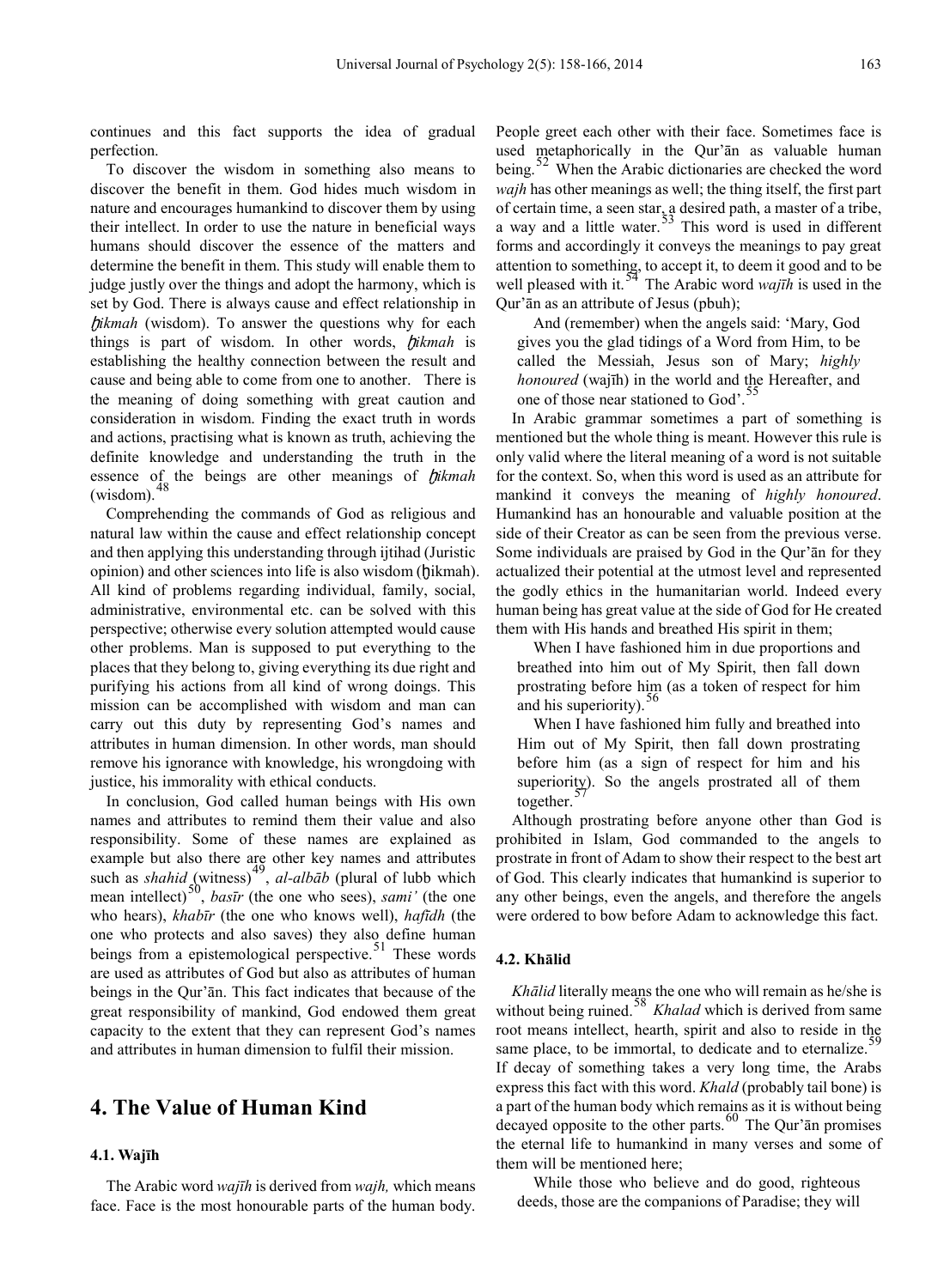abide therein forever.<sup>[61](#page-8-8)</sup>

But those who believe and do good, righteous deeds – We do not burden any soul beyond its capacity – they are the companions of Paradise; and therein they will abide forever.

For those who do good, aware that God is seeing them is the best (of the rewards that God has promised for good deeds), and still more. Neither stain nor ignominy will cover their faces. They are the companions of Paradise; they will abide therein forever.

As for those who believe and do good, righteous deeds, and have humbled themselves before their Lord, they are the companions of Paradise; they will abide therein.

The best art of God amongst His creation is human kind and therefore God promised them the eternal happiness if they fulfil their mission on the earth. With their capacities and responsibilities human beings are the most valuable creatures in the universe. God manifests Himself in different mirrors and He manifests Himself best in humankind. The most comprehensive mirror to reflect God is humankind.

### **5. Conclusions**

In conclusion, the most capable being among the creation is humankind. He/she tries to understand the arts of God in the universe from one side and also present his/her own art with the talent that God endowed him/her. They give their own colour, understanding and art style in nature. The sovereignty over nature comes from the fact that humankind represents God's attributes on the humanitarian level. Hence this is a great honour for mankind God did not want them to perish forever and therefore He promised them the eternity. Although humankind, even our world only takes a tiny place in the universe God speaks, warns, and promises to human beings. He speaks to them in a way that it is clearly understood the fact that He gives great importance to them and also their actions. God only made a covenant with mankind and affirmed them as one side in mutual agreement. He deems humanity very special and speaks to them accordingly. Otherwise it would not be understood the speaking style of One Almighty who has absolute power over everything to human beings. This clearly indicates that mankind is not like any other beings in the universe. So they are very unique and special because God created them in the best form of creation.

### **REFERENCES**

- [1] Muhammad b. Mukrim Ibn Manzūr, *Lisānu'l-Arab*, Beirut 1990, vol.1 p. 148.
- [2] Fakhr al-Din Rāzī, Mafâtih al-Ghayb, Dar al-Fikr 1. Edition, Beirut 1981, vol.30 p. 235.
- [3] Rāzī, *Mafâtih al-Ghayb*, ibid.
- [4] Ibn Manzūr, *Lisānu'l Arab*, vol.1 p. 148; Rāghib, *Mufradaat*, p. 35; Qur'ān 25: 49; Qur'ān 4: 6; Qur'ān 24: 27.
- [5] Jurjani, Ali b. Muhammad b. Ali, *Kitāb al-Tārifāt*, (edited; Ibrahim al-Abyârî), Dâr al-Dayyân li't Turâs, Medina nd., p. 56.
- [6] Kutluer, İlhan, "İnsan", DİA (Diyanet Islam Ansiklopedisi), XXII/ p. 321.
- [7] Ibn Manzūr, *Lisānu'l Arab*, vol.1 p. 364
- [8] Rāzī, *Mafâtih al-Ghayb*, vol.26 p. 96.
- [9] Rāghib, *Mufradaat*, p. 20; Qur'ān 12: 5, 67, 81; Qur'ān 37: 102; Qur'ān 31: 13; Qur'ān 9: 30; Qur'ān 11: 45, 78-79.
- [10] Ibn Arabi, *Futu*ḫ*āt*, al-Maktabatu'l Arabiyye, Beirut 1992, vol.1 p. 194.
- [11] Rāzī, *Mafâtih al-Ghayb*, vol.26 p. 96.
- [12] Ibn Manzūr, *Lisānu'l- Arab*, vol.1 p. 147.
- [13] Rāghib, *Mufradaat*, pp. 57-58.
- [14] John Lewis, *Anthropology Made Simple*, Made Simple Books W. H. ALLEN, London, p. VII.
- [15] David Pocock, *Social Anthropology*, Sheed and Ward Stagbooks, London 1988, p. 9.
- [16] Qur'ān 15: 28-31.
- [17] Qur'ān 23: 12-14.
- [18] Qur'ān 32: 7-9.
- [19] Qur'ān 33: 72.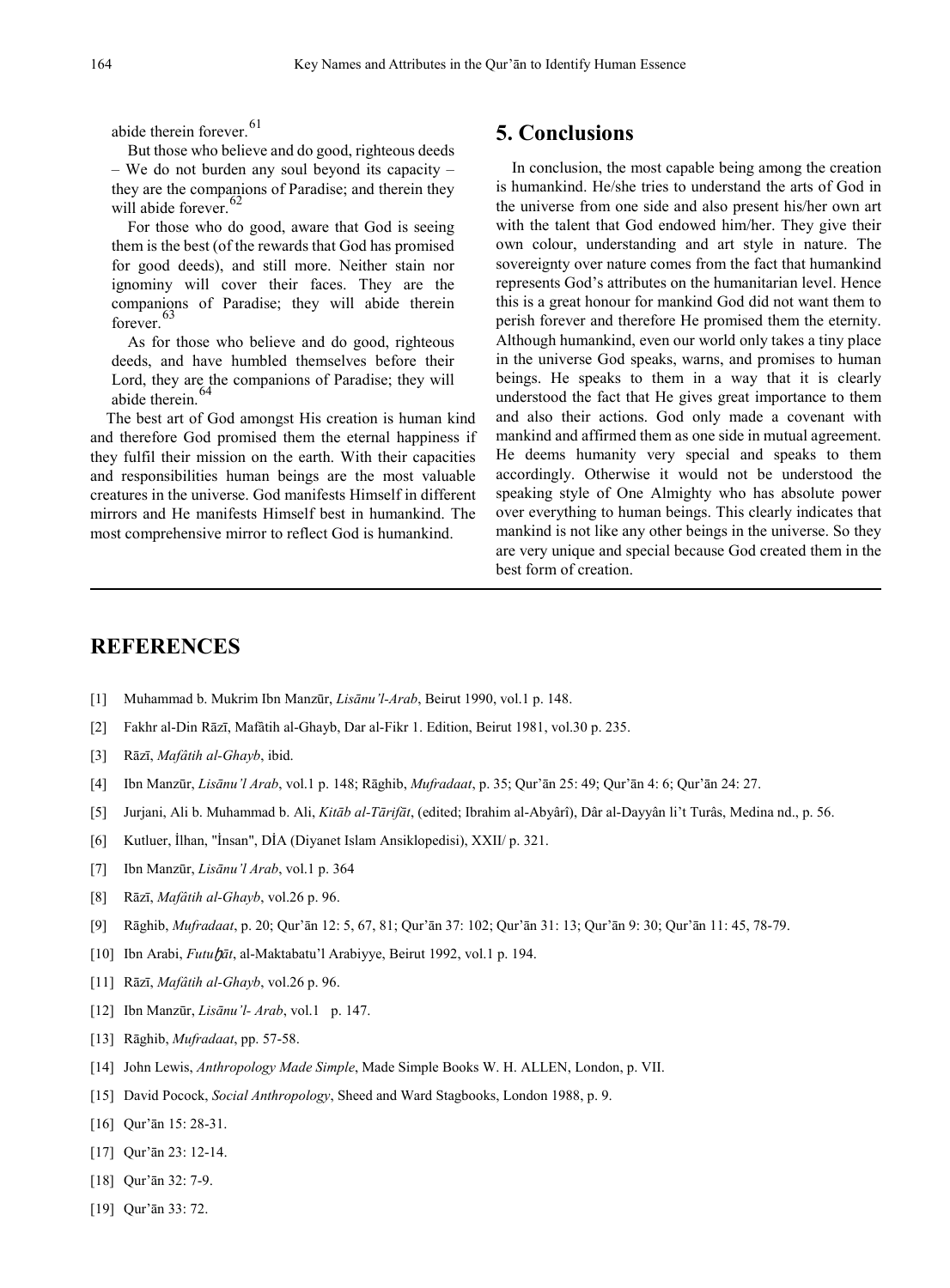- [20] Said Nursi, *Words with Gleams of Truth*, tr. Huseyin Akarsu, Light Books, New Jersey, 2010, pp. 553-555.
- [21] Ibn Manzūr, *Lisānu'l Arab*, vol.4 p. 4500; Rāghib, *Mufradaat*, p. 557; Zabīdī, *Tāju'l Arūs*, vol.16 p. 559.
- [22] Qur'ān 3: 28-30
- [23] Jurjani, *Kitāb al-Tārifāt*, p. 312.
- [24] Qur'ān 91: 7-8.
- [25] Ibn Sīnā, *Kitāb al-Shifâ*, Cairo, 1975, p. 33; *Kitāb al-Najât*, Beirut, 1985, pp. 197-198.
- [26] Shifâ, p. 33-34; Najât, p. 198.
- [27] N. Muhammed Attas, *Prolegmana to the Metaphysics of Islâm*, Malezya: ISTAC, 1993 p. 163.
- [28] Gulen, *The Messenger of God: Muhammad*, p. 219.
- [29] Kindî, *Rasail al-Kindî al-Falsafiyya*, (ed. Muhammad Abdul Hâdi Abu Rîde), Dâru'l Fikri'l Arabî, Egypt 1950, p. 271.
- [30] Ibn Manzūr, *Lisānu'l Arab*, vol.4 p. 4413.
- [31] Zabīdī, *Tāju'l Arūs*, vol.30 p. 488; Rāzī, *Mafâtih al-Ghayb*, vol.5 p. 210.
- [32] Rāghib, *Mufradaat*, p. 546; Âli Imran 34; Isra 3; Yasin 41; Baqara 214.
- [33] Ibn Manzūr, *Lisānu'l-Arab*, vol.3 p. 1502.
- [34] Zabīdī, *Tāju'l Arūs*, vol.1 p. 235; Rāghib, *Mufradaat*, p. 200; Âli Imran 34; Isra 3.
- [35] Ibn Manzūr, *Lisānu'l-Arab*, vol.4 pp. 46-50.
- [36] Zabīdī, *Tāju'l Arūs*, vol.30 p. 33
- [37] Hayri Bolay, "Akıl" DİA, vol.2 p. 238.
- [38] Qur'ān 33: 72.
- <span id="page-7-0"></span>[39] Rāghib, *Mufradaat*, pp. 382-383.
- <span id="page-7-1"></span>[40] Ibn Manzūr, *Tahdhīb Tārikh Dimashq li Ibn Asakir*, vol.3 p. 455.
- <span id="page-7-2"></span>[41] Ibn Manzūr, *Lisānu'l-Arab*, vol.4 pp. 3083-3088.
- <span id="page-7-3"></span>[42] Zabīdī, *Tāju'l Arūs*, vol.33 p. 129.
- <span id="page-7-4"></span>[43] Ibn Manzūr, *Lisānu'l-Arab*, vol.2 p. 951.
- <span id="page-7-5"></span>[44] Zabīdī, *Tāju'l Arūs*, vol.31 p. 529; Ibn Kathīr, *Tafsir*, vol.1 p. 322.
- <span id="page-7-6"></span>[45] Jurjani, *Kitāb al-Tārifāt*, p. 123.
- <span id="page-7-7"></span>[46] Rāzī, *Mafâtih al-Ghayb*, vol.7 p. 72.
- <span id="page-7-8"></span>[47] Kutluer, İlhan, "Hikmet" DİA, İstanbul 1998, XVII/ p. 503.
- <span id="page-7-9"></span>[48] Bukhari, Sahīh, Juma' 11, Janaiz 32, Wasaya 9.
- <span id="page-7-10"></span>[49] Ali Imran 170.
- [50] Baqara 269; Ali Imran 7; Rad 19; Ibrahim 52; Sad 29; Zumar 9.
- [51] Hamdi Yazır, *Hak Dini Kur'ân Dili*, vol.3 p. 490-491.
- [52] Ibn Manzūr, *Lisānu'l-Arab*, vol.6 p. 4775.
- [53] Zabīdī, *Tāju'l Arūs*, vol.36 pp. 535-538.
- [54] Rāghib, *Mufradaat*, p. 585.
- [55] Qur'ān 3: 45
- [56] Qur'ān 15: 29.
- [57] Qur'ān 38: 72-73.